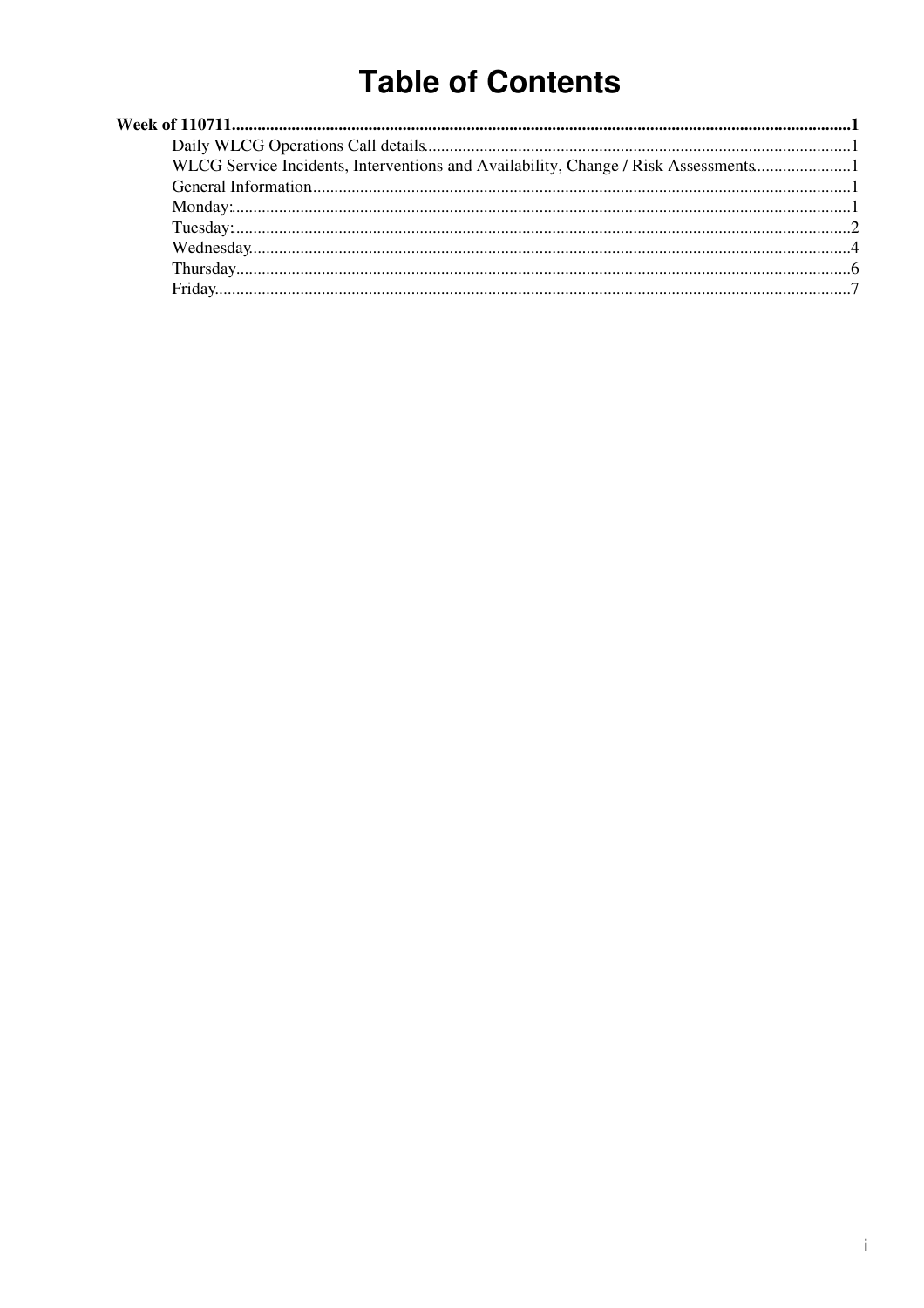# <span id="page-1-0"></span>**Week of 110711**

# <span id="page-1-1"></span>**Daily WLCG Operations Call details**

To join the call, at 15.00 CE(S)T Monday to Friday inclusive (in CERN 513 R-068) do one of the following:

- 1. Dial +41227676000 (Main) and enter access code 0119168, or
- 2. To have the system call you, click [here](https://audioconf.cern.ch/call/0119168) $\Phi$
- 3. The scod rota for the next few weeks is at [ScodRota](https://twiki.cern.ch/twiki/bin/view/LCG/ScodRota)

### <span id="page-1-2"></span>**WLCG Service Incidents, Interventions and Availability, Change / Risk Assessments**

| <b>VO Summaries of Site Usability</b> |       |              | <b>SIRs, Open Issues &amp; Broadcasts</b> | <b>Change</b><br>assessments                   |                                    |                                                       |             |
|---------------------------------------|-------|--------------|-------------------------------------------|------------------------------------------------|------------------------------------|-------------------------------------------------------|-------------|
| <b>ALICE</b>                          | ATLAS | $\text{CMS}$ | ∐HCbr                                     | <b>WLCG</b> Service<br><b>Incident Reports</b> | <b>WLCG</b> Service<br>Open Issues | <b>BroadcastCASTOR</b><br>$\archive\mathbf{z}$ Change |             |
|                                       |       |              |                                           |                                                |                                    |                                                       | Assessments |

### <span id="page-1-3"></span>**General Information**

|                      | <b>General Information</b> | <b>GGUS</b><br><b>Information</b> | <b>LHC</b> Machine<br><b>Information</b> |                 |                                |
|----------------------|----------------------------|-----------------------------------|------------------------------------------|-----------------|--------------------------------|
| <b>CERN IT</b>       | M/W                        | WLCG                              | <b>WLCG</b>                              | GgusInformation | Sharepoint site $\mathbb{Z}$ - |
| status               | PPSCoordinationWorkLog     | <b>Baseline</b>                   | Blogs                                    |                 | Cooldown Status <sup>®</sup> - |
| board $\blacksquare$ |                            | Versions                          |                                          |                 | News                           |

## <span id="page-1-4"></span>**Monday:**

Attendance: local (AndreaV, Lukasz, Eva, Stephen, Jarka, Lola, Miguel, MariaD); remote (Jon, John, Alexander, Paolo, Rolf, Shu-Ting, Rob).

Experiments round table:

- ATLAS [reports](https://twiki.cern.ch/twiki/bin/view/Atlas/ADCOperationsDailyReports)  •
	- INFN-T1: DATATAPE spacetoken ran out of space, [GGUS:72473](https://ggus.eu/ws/ticket_info.php?ticket=72473)<sup>®</sup> raised to ALARM. Now seems back. Can site please comment? [Paolo: minor glitch, solved this morning. Will reply on GGUS and close the ticket.]
	- Powercut at CERN on Sunday 10th July afternoon -- distribution fault on LHC1 electric ♦ network. ATLAS magnets suffered, people working on bringing the whole detector back (matter of few days or more).
- CMS [reports](https://twiki.cern.ch/twiki/bin/view/CMS/FacOps_WLCGdailyreports) -
	- LHC / CMS detector ♦
		- ◊ Ramping up detector for end of technical stop
		- Power failure yesterday caused magnet to trip. Ramping also now, will take a few ◊ days (to also cool down).
	- CERN / central services ♦
		- ◊ Lost BDII at CERN again. Fixed again.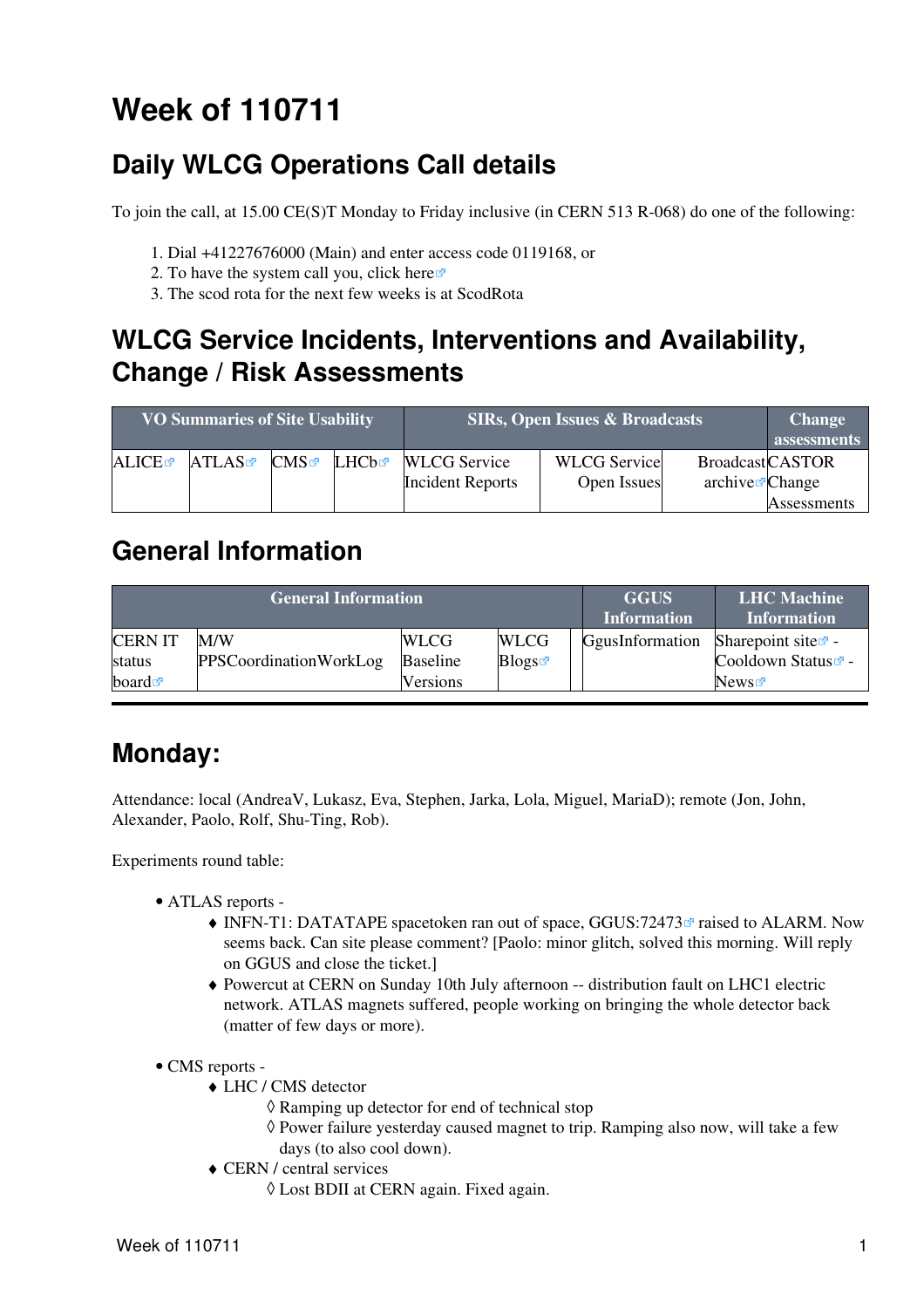◊ Some files not migrated to tape after four days. [GGUS:72497](https://ggus.eu/ws/ticket_info.php?ticket=72497) <sup>®</sup>. [Miguel: looking into this.]

- ◆ T1 sites:
	- ♦ Tickets still open with KIT slow transfers: [Savannah:122051](https://savannah.cern.ch/support/?122051) ब, [Savannah:122052](https://savannah.cern.ch/support/?122052) ब, [Savannah:122083](https://savannah.cern.ch/support/?122083) <del>ø</del>
		- ⋅ Edit Xavier Mol (KIT): Even two more Tickets [Savannah:122035](https://savannah.cern.ch/support/?122035) ₹, [Savannah:122088](https://savannah.cern.ch/support/?122088)
- ◆ T2 sites:
	- ◊ NTR
- AOB: ♦

◊ NTR

- ALICE [reports](http://alien2.cern.ch/index.php?option=com_content&view=article&id=75&Itemid=129)<sup>2</sup>
	- ◆ TO site
		- © [GGUS:72484](https://ggus.eu/ws/ticket_info.php?ticket=72484) <sup>2</sup> : voms-proxy-init gave DB errors contacting lcg-voms.cern.ch. Several sites failed to renew the proxy.It is a known inestability of the ALICE [VOMS](https://twiki.cern.ch/twiki/bin/view/LCG/VOMS) servers which will be solved with the new upgrade. SOLVED
	- ◆ T1 sites
		- ◊ Nothing to report
	- ◆ T2 sites
		- ◊ Usual operations
- LHCb [reports](https://twiki.cern.ch/twiki/bin/view/LHCb/ProductionOperationsWLCGdailyReports) -
	- ♦ No report (many people attending the WLCG Workshop in Hamburg).

Sites / Services round table:

- FNAL: ntr
- [RAL](https://twiki.cern.ch/twiki/bin/view/LCG/RAL): ntr
- NLT1: seeing a lot of LHCb requests for staging files from tape, the disks are getting full so the requests may become slower.
- CNAF: nta
- [IN2P3:](https://twiki.cern.ch/twiki/bin/view/LCG/IN2P3) ntr
- ASGC: ntr
- OSGtr
- KIT (Xavier Mol):
	- Correction of last week's announced downtime for one tape library will be done tomorrow ♦ 10:00 through 14:00 local time. We will do firmware update of one tape library. As usual, reading is not possible for tapes from that library, writing will be done with other libs.
	- Today around 5:30 local time, hick-up in the GPFS connection for both stage pools in the ♦ gridka-dcache.fzk.de dCache instance. Both pools were offline until restart at 08:40.
- Dashboard: a few machines were down this weekend dur to the power cut, now all up and running
- Databases: ALICE, CMS and LHCb online databases were down thiw weekend due to the power cut, now all ok

AOB: none

### <span id="page-2-0"></span>**Tuesday:**

Attendance: local (AndreaV, Jarka, Lukasz, Massimo, Ignacio, Lola, Peter, Eva, MariaD, Ricardo, Shu-Ting); remote (Jon, Xavier, John, Rolf, Paco, Vladimir, Rob, Paolo, Andreas).

Experiments round table:

Monday: 2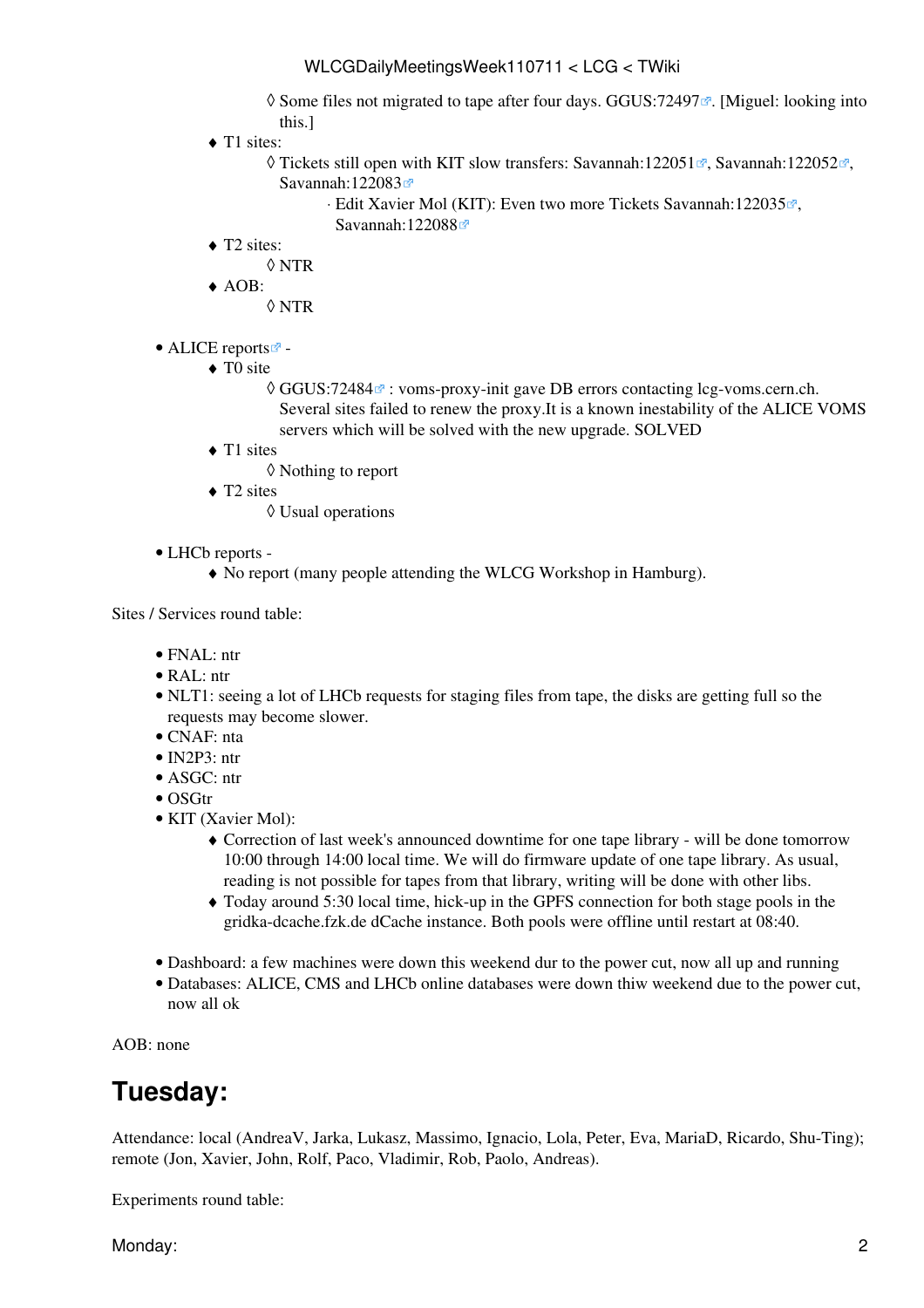- ATLAS [reports](https://twiki.cern.ch/twiki/bin/view/Atlas/ADCOperationsDailyReports)  •
	- CERN-PROD: Some files on ATLASDATADISK not accessible. GGUS:72528<sup>®</sup> raised to ALARM ticket. Since this issue is long-lasting, and ATLAS needs to process affected data. List of affected files provided. Can CERN please comment on this issue? [Massimo: produced list of files, but also still trying to recover the machine. There is a high risk of losing files if the machine is given to the vendor for repairs, so ATLAS should decide what to do. Jarka: got the list of files, checking if the CERN copies are unique copies or there is another copy elsewhere. Will then decide whether/when to give the go-ahead for the vendor intervention.]
	- ♦ Powercut at CERN on Sunday 10th July afternoon -- ATLAS may be back tomorrow.
- CMS [reports](https://twiki.cern.ch/twiki/bin/view/CMS/FacOps_WLCGdailyreports) -
	- LHC / CMS detector ♦
		- Once LHC will be back in collisions mode, CMS will run with magnet off for at least ◊ 2 days. CMS getting prepared for running in that mode.
	- CERN / central services ♦
		- ◊ Some files not migrated to tape after four days. CASTOR team stated they found the problem and will deploy a permanent solution, see [GGUS:72497](https://ggus.eu/ws/ticket_info.php?ticket=72497) $\mathbb{Z}$ . [Ignacio: problem is due to missing database constraints. This probably happened during a recent export/import intervention that was done to improve performance. Apologies about the problem. Now fixed the issue for the specific files that were affected, but the more general problem of missing constraint is there and could affect other files. Need a 2h intervention with the database offline to recover completely (joint intervention with the DBAs from IT-DB). Propose 2pm tomorrow. Peter: data taking will soon resume, but tomorrow should still be ok, and this intervention is needed. There is also an SRM intervention scheduled for tomorrow, could reuse the same downtime. Will circulate the proposal to T0 experts and confirm this.]
	- ◆ T1 sites:

Decided in yesterday's weekly CMS Facilities Operations meeting to make a ◊ collaborative effort between CMS and KIT in trying to understand the transfer rate limitations observed lately. It is not completely clear if the observed low transfer rates were due to a large number of pool-to-pool copies from sites with different performance profiles using the STAR channel, or due to insufficient capacity to drive production and transfers at the same time, or a missing patch at 2 Gridftp doors, or a combination of all that.... To be investigated.

- ◆ T2 sites:
	- ◊ NTR
- AOB: ♦

◊ New CMS CRC-on-Duty for 2 weeks : Peter Kreuzer

- ALICE [reports](http://alien2.cern.ch/index.php?option=com_content&view=article&id=75&Itemid=129)
	- ◆ TO site
		- ◊ Nothing to report
	- ◆ T1 sites
		- ◊ Nothing to report
	- ◆ T2 sites
		- ◊ Usual operations
- LHCb [reports](https://twiki.cern.ch/twiki/bin/view/LHCb/ProductionOperationsWLCGdailyReports) -
	- Experiment activities: Restripping and MC jobs. [Vladimir: this is a massive operation and is ♦ causing the overload of stagers everywhere.]

Sites / Services round table: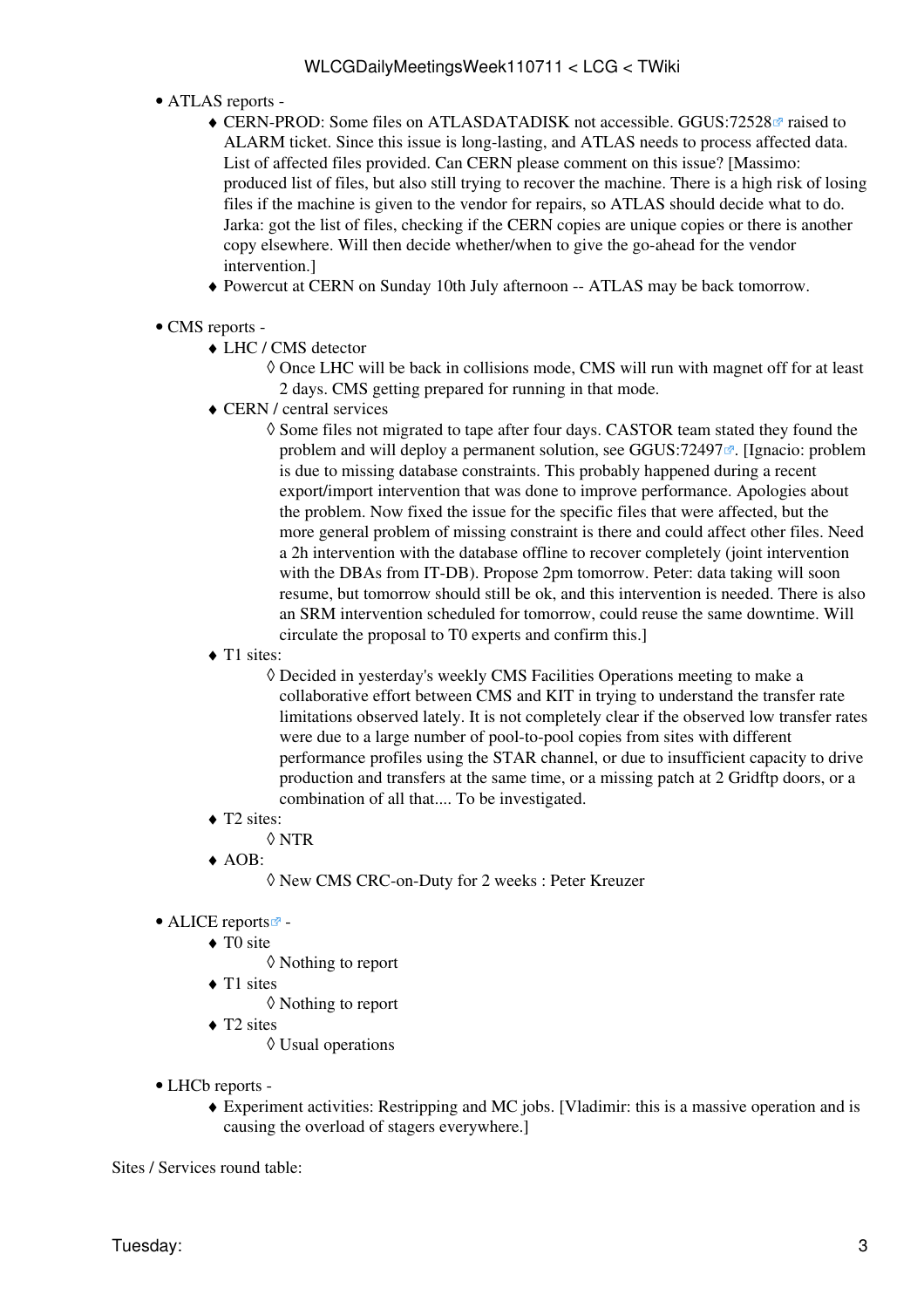- FNAL: ntr
- $\bullet$  KIT:
- this morning at 3am one power supply was malfunctioning; this affected ATLAS pools, was ♦ fixed at 10am
- ♦ this morning at 5am there were also problems with several CEs; still working on one of them
- [RAL](https://twiki.cern.ch/twiki/bin/view/LCG/RAL): ntr
- [IN2P3:](https://twiki.cern.ch/twiki/bin/view/LCG/IN2P3) ntr
- NLT1: ntr
- OSG: there will be a short 5 minute intervention in approximately 45 minutes
- NDGF:
	- ♦ dcache was upgraded 20 minutes ago, was in GOCDB, now completed
	- planned outage tomorrow from 16 to 17 for hardware replacement, network to Finland will be ♦ down, this will affect ALICE
	- ♦ one storage server failed this morning, some ATLAS data was unavailable
- ASGC: ntr
- Databases: one new node was added to LCGR, users were contacted to restart their applications
- Storage: nta
- Dashboard: ntr
- Grid: ntr

AOB:

MariaD: waiting for suggestions from Jon/Rob about the GGUS ALARM tests. Rob: 2pm Eastern • time, 1pm central time will be ok.

### <span id="page-4-0"></span>**Wednesday**

Attendance: local (Andrea, Massimo, Alessandro, Eva, Peter,Lukasz, Jarka, MariaD, Lola); remote (Alexander, Rob, Jon, Rolf, Tiju, Andreas, Paolo, Shu-Ting; Vladimir).

Experiments round table:

- ATLAS [reports](https://twiki.cern.ch/twiki/bin/view/Atlas/ADCOperationsDailyReports)  •
	- $\blacklozenge$  CERN-PROD: Issue with symlink CERN-PROD\_TZERO, [GGUS:72585](https://ggus.eu/ws/ticket_info.php?ticket=72585)<sup>®</sup>. Now fixed, thank you!
	- ◆ [VOMS:](https://twiki.cern.ch/twiki/bin/view/LCG/VOMS) Hit bug described in [GGUS:72595](https://ggus.org/ws/ticket_info.php?ticket=72595) <sup>a</sup> -- I have 2 certificates with same member DN, but different CA DN. Was not able to submit TEAM nor ALARM tickets to GGUS this morning. GGUS replaced DN list from this morning by yesterday's list, it fixed issue with GGUS ticket submissions. I've removed old (about to expire) certificate from VO, hopefully this will "fix" my issues. This bug is supposed to be fixed in a new [VOMS](https://twiki.cern.ch/twiki/bin/view/LCG/VOMS) release. Is there any plan to upgrade ATLAS [VOMS](https://twiki.cern.ch/twiki/bin/view/LCG/VOMS) at CERN? Thank you very much! [!MariaD: the daily [VOMS-](https://twiki.cern.ch/twiki/bin/view/LCG/VOMS)GGUS synchronisation gave an error today. GGUS developer Helmut Dres restored yesterday's TEAMers' and ALARMers' groups to continue operation. Steve identified a known and fixed [VOMS](https://twiki.cern.ch/twiki/bin/view/LCG/VOMS) bug (tolerates 2 certificates with identical DNs from 2 different CAs). The fix will be put in production in the near future. Should be discussed with Steve when he is back.]
- CMS [reports](https://twiki.cern.ch/twiki/bin/view/CMS/FacOps_WLCGdailyreports) -
	- LHC / CMS detector ♦
		- CMS started collision data taking with magnet off. Besides a few application failures ◊ (DQMHarvest), so far so good. CMS Magnet will stay off until Thu evening.
	- ♦ CERN / central services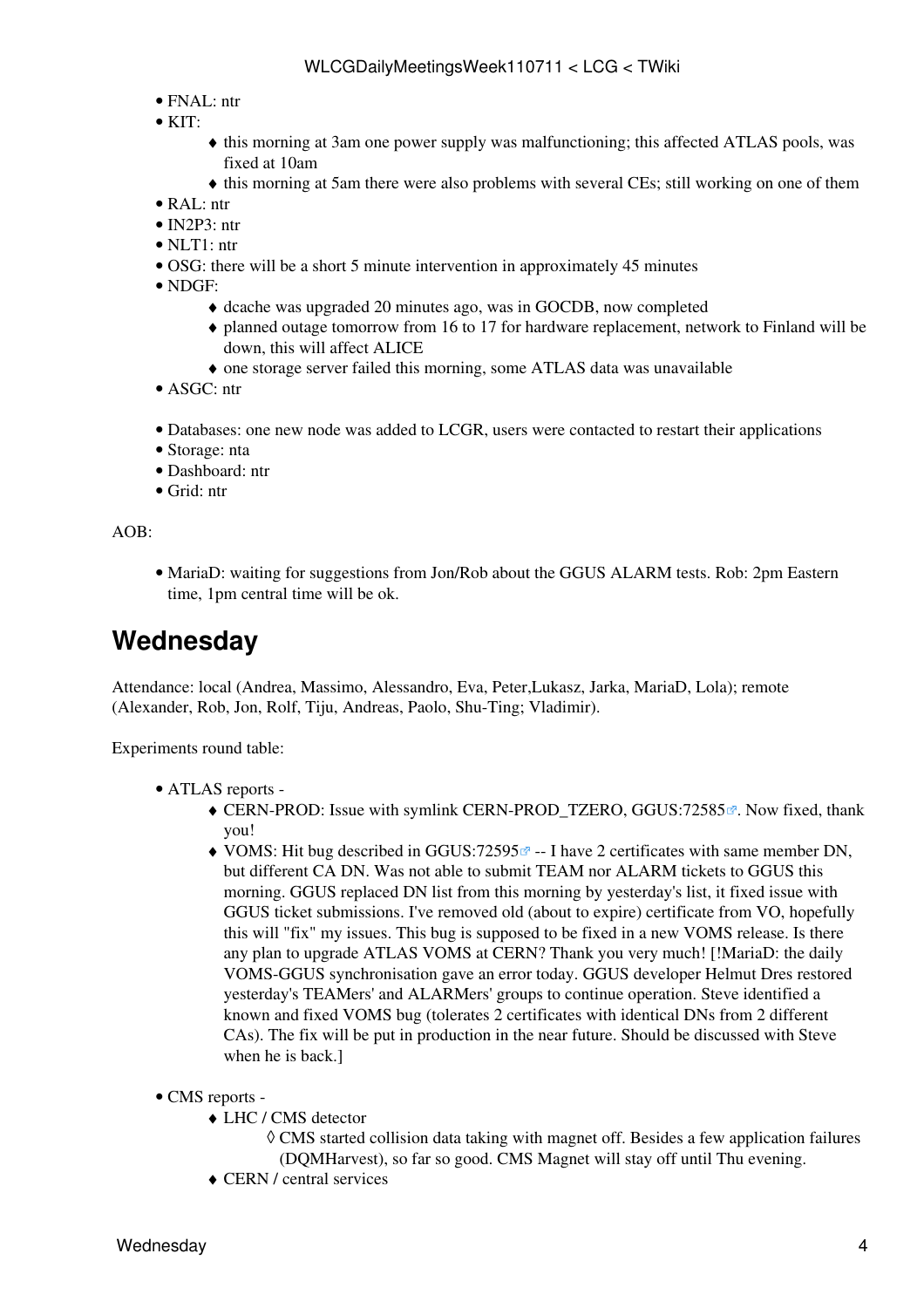- All CMS data transfers from/to CERN failing this morning, with FTS error. Opened ◊  $GGUS:72588 \approx$  $GGUS:72588 \approx$  (Team), but no answer. Probably same issue as observed by ATLAS  $(GGUS:72585 \n\mathbb{Z})$  $(GGUS:72585 \n\mathbb{Z})$  $(GGUS:72585 \n\mathbb{Z})$
- CMS ready for CASTORCMS intervention today. Stopped T0 processing for 2 hours ◊ (<http://itssb.web.cern.ch/planned-intervention/castor-cms-maintenance>). [Massimo: DB part of upgrade is completed, services are restarting.]
- CMS migrated 550TB data from CASTOR (CMSCAF) to EOS. It would be ◊ interesting to know how often data "reader" falls back to castor (via re-director). [Massimo: took note, indeed it will be interesting to monitor this.]
- ◆ T1 sites:
	- ◊ NTR
- ◆ T2 sites:
	- ◊ NTR
- AOB: ♦ ◊ NTR
- ALICE [reports](http://alien2.cern.ch/index.php?option=com_content&view=article&id=75&Itemid=129)
	- ◆ TO site
		- CAF: ◊
- Problem with master CAF node lxbsq1409. During user session some files ⋅ are created in user's sandbox on master node and workers in /tmp. From time to time (this happens randomly) these files have as UID some random number which can not be resolved which can not be access by user due to permission denied. After a bit of investigation, came out that this could be due to a corrupted file system. Under investigation
- spma\_ncm error reports a Hardware DBus error while running smartd ⋅ component in a couple of CAF nodes (lxbsq1409 and lxbsq1410). This started happening since last week after and update of 12 packages. SNOW ticket INC052246
- [Andrea: could these two issues be related, they both concern lxbsq1409. ⋅ Lola: could be, the two timestamps are the same.]
- ◆ T1 sites
	- ◊ Nothing to report
- ◆ T2 sites
	- ◊ Usual operations
- LHCb [reports](https://twiki.cern.ch/twiki/bin/view/LHCb/ProductionOperationsWLCGdailyReports) -
	- ♦ Experiment activities: Restripping and MC jobs.

Sites / Services round table:

- NLT1: ntr
- OSG: ntr
- FNAL: ntr
- [IN2P3:](https://twiki.cern.ch/twiki/bin/view/LCG/IN2P3) Rolf on holiday next week, will be replaced by Mark.
- [RAL](https://twiki.cern.ch/twiki/bin/view/LCG/RAL): ntr
- NDGF: ntr
- $\bullet$  CNAF $\cdot$  ntr
- ASGC: ntr
- Dashboard: ntr
- Databases: ntr
- Storage: nta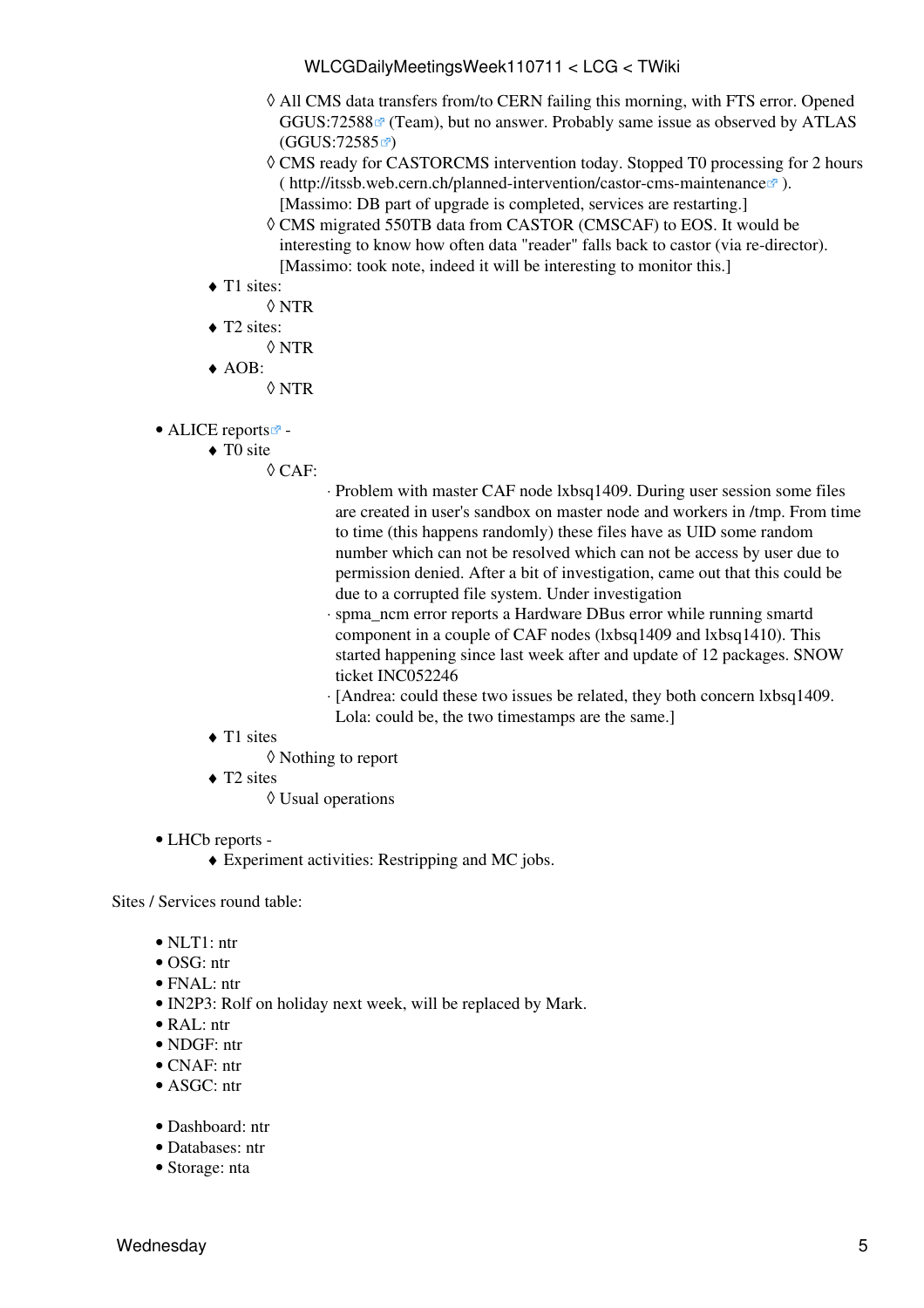$AOB<sup>2</sup>$ 

• MariaD: on holiday for a month from tomorrow. Please use the normal contacts to report GGUS issues, i.e. open a GGUS ticket asking for assignment to the 'GGUS' Support Unit or (in case of GGUS total unavailability) write to [ggus-info@cernNOSPAMPLEASE.ch](mailto:ggus-info@cernNOSPAMPLEASE.ch)

## <span id="page-6-0"></span>**Thursday**

Attendance: local (AndreaV, Steve, Jarka, Alessandro, Massimo, Lukasz, Stefan, Peter, Maarten); remote (Michael, Xavier, Jon, Ronald, Jos, Tiju, Shu-Ting, Rob, Paolo).

Experiments round table:

- ATLAS [reports](https://twiki.cern.ch/twiki/bin/view/Atlas/ADCOperationsDailyReports)  •
	- [RAL](https://twiki.cern.ch/twiki/bin/view/LCG/RAL)-LCG2: [SRM\_ABORTED] errors due to high load on castor at [RAL.](https://twiki.cern.ch/twiki/bin/view/LCG/RAL) Throttled back ♦ FTS and Batch farm limits and SRM appears to have recovered. Thank you! [GGUS:72618](https://ggus.eu/ws/ticket_info.php?ticket=72618)<sup>*a*</sup>. [Tiju: removed limits, throttling still in place.]
	- ♦ [Jarka: ATLAS is up and running today since 1pm after the power cut.]
- CMS [reports](https://twiki.cern.ch/twiki/bin/view/CMS/FacOps_WLCGdailyreports) -
	- LHC / CMS detector ♦
		- CMS magnet should be ramped up at around 12:30. In the afternoon will switch back ◊ HLT menu to normal data taking.
	- CERN / central services ♦
		- $\Diamond$  Problem setting the "lense symbol" in the CMS SSB, see [Savannah:122212](https://savannah.cern.ch/support/?122212) $\mathbb{F}$
	- ◆ T1 sites:
		- ◊ NTR
	- ◆ T2 sites:
		- ◊ NTR
	- AOB: ♦ ◊ NTR
- ALICE [reports](http://alien2.cern.ch/index.php?option=com_content&view=article&id=75&Itemid=129)<sup>2</sup>
	- ◆ TO site
		- ◊ Instabilities in ALICE CAF are still under investigation
	- ◆ T1 sites
		- ◊ Nothing to report
	- ◆ T2 sites
		- ◊ Usual operations
- LHCb [reports](https://twiki.cern.ch/twiki/bin/view/LHCb/ProductionOperationsWLCGdailyReports) -
	- ♦ Finishing up on old stripping productions.
	- New GGUS (or RT) tickets: ♦
		- ◊ T0: 0
		- $\lozenge$  T<sub>1</sub>: 0
		- $\Diamond$  T<sub>2</sub> $\cdot$  0
	- Issues at the sites and services ♦
		- $\Diamond$  T $0$
- ⋅ [Stefan: read-write instance of LFC at CERN is being moved to SLC5 as we speak.]
- T1 ◊
- Gridka: Problems with file staging because of problems with disk pools. The ⋅ copying from the staging pools into the final pools does not work properly. Currently being investigated.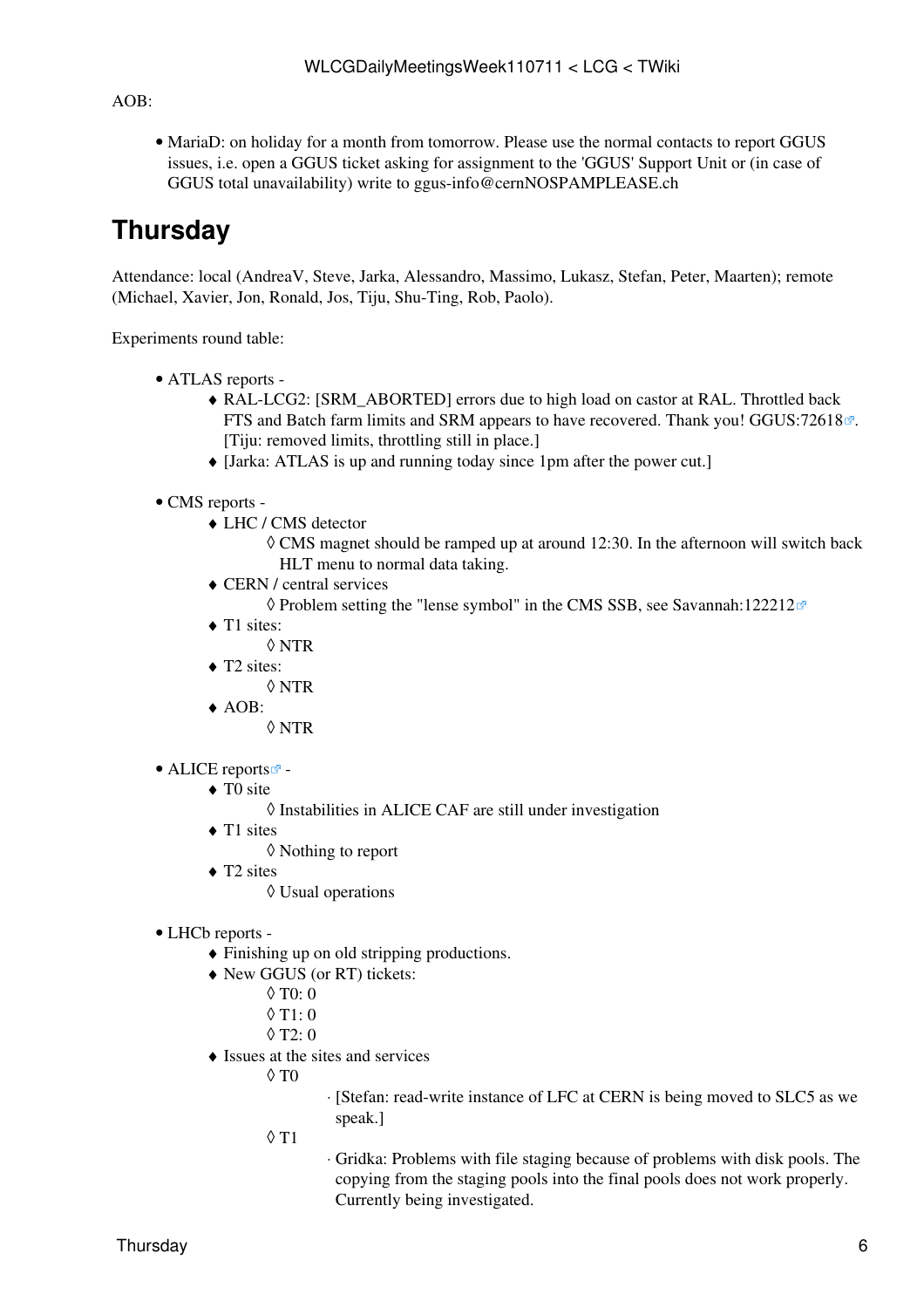- CNAF: Short glitch with the shared software area because of broken network ⋅ card. Discovered and solved this morning
- [RAL](https://twiki.cern.ch/twiki/bin/view/LCG/RAL): New increased disk pools for Tape have been put into production. Old ⋅ pools are in draining.

Sites / Services round table:

- BNL: need an intervention today on the SRM database. Will require outage of 1h, will apply measures to limit job/transfer failures, will inform ATLAS via elog.
- PIC: ntr
- FNAL: ntr
- NL-T1: ntr
- KIT:
	- ♦ staging possible again as reported by LHCb
	- still recovering from a disk outage on Tuesday, causing issues for ATLAS dcache, being ♦ worked on
- [RAL](https://twiki.cern.ch/twiki/bin/view/LCG/RAL): nta
- ASGC: ntr
- OSG: early morning call from an ATLAS user that resulted in ticket [GGUS:72638](https://ggus.eu/ws/ticket_info.php?ticket=72638)<sup>®</sup>. [Alessandro: were not aware of it, now having a look. This is not a standard ATLAS procedure that a single user may contact you, will follow up offline.]
- CNAF: ntr
- Grid services [Steve]:
	- **CERN** - **Tier2 FTS migration to SL5** On Tuesday 19th at 08:00 UTC (10:00 @ CERN) the ♦ **tier2 FTS webservice** will be migrated from **SL4 to SL5** and gLite 3.1.21 to gLite 3.2.1. The operation should be utterly transparent and take around **20 minutes**. Any rollback required is similarly trivial. Notification will be posted to GOCDB and CERN SSB after tomorrows meeting to allow any feedback. The tier2 FTA channel agent nodes remain mostly on SL4 at this stage. Upgrading to SL5 is more pressing now as the CERN SL4 infrastructure begins to degrade, e.g yesterdays [GGUS:72585](https://ggus.eu/ws/ticket_info.php?ticket=72585) $\Phi$  as reported by atlas.
	- **CERN** - **CERN [VOMS](https://twiki.cern.ch/twiki/bin/view/LCG/VOMS)** concerning yesterdays comments on [VOMS](https://twiki.cern.ch/twiki/bin/view/LCG/VOMS) and the presence of ♦ GGUS:72595 $\sigma$  which causes problems resolving group members when a user exists with same DN but different CA. The user in question has removed their redundant identity so the situation is alleviated. Upgrading to [VOMS](https://twiki.cern.ch/twiki/bin/view/LCG/VOMS) from the last gLite version to the first EMI version is wanted anyway shortly to resolve [VOMS](https://twiki.cern.ch/twiki/bin/view/LCG/VOMS)'s leaking oracle cursors. Estimate 2nd half of August and will be transparent with easy rollback. [Andrea: is there any change required on the client side? Steve/Maarten: no, client is compatible (extensively tested), and there is also no schema change.]
- Dashboard services: ntr
- Storage services [Massimo]:
	- Upgraded ATLAS and CMS instances of EOS. Main motivation is better fail over from one ♦ head node to another. Also better self-healing and handling of file copies.
	- ♦ ATLAS instance of CASTOR is presently overloaded on the database. Under investigation.

AOB: MariaD: on holiday for a month from today. Please use the normal contacts to report GGUS issues, i.e. open a GGUS ticket asking for assignment to the 'GGUS' Support Unit or (in case of GGUS total unavailability) write to [ggus-info@cernNOSPAMPLEASE.ch](mailto:ggus-info@cernNOSPAMPLEASE.ch)

# <span id="page-7-0"></span>**Friday**

Attendance: local(Alessandro, Jarka, Maria, Jamie, Peter, Michal, Romain, Stefan, Jacek, Ricardo, Miguel, Stephane, Ueda);remote(Michael, Jon, Xavier, Maria Francesca, Tiju, Onno, [ShuTing,](https://twiki.cern.ch/twiki/bin/edit/LCG/ShuTing?topicparent=LCG.WLCGDailyMeetingsWeek110711;nowysiwyg=1) Rob).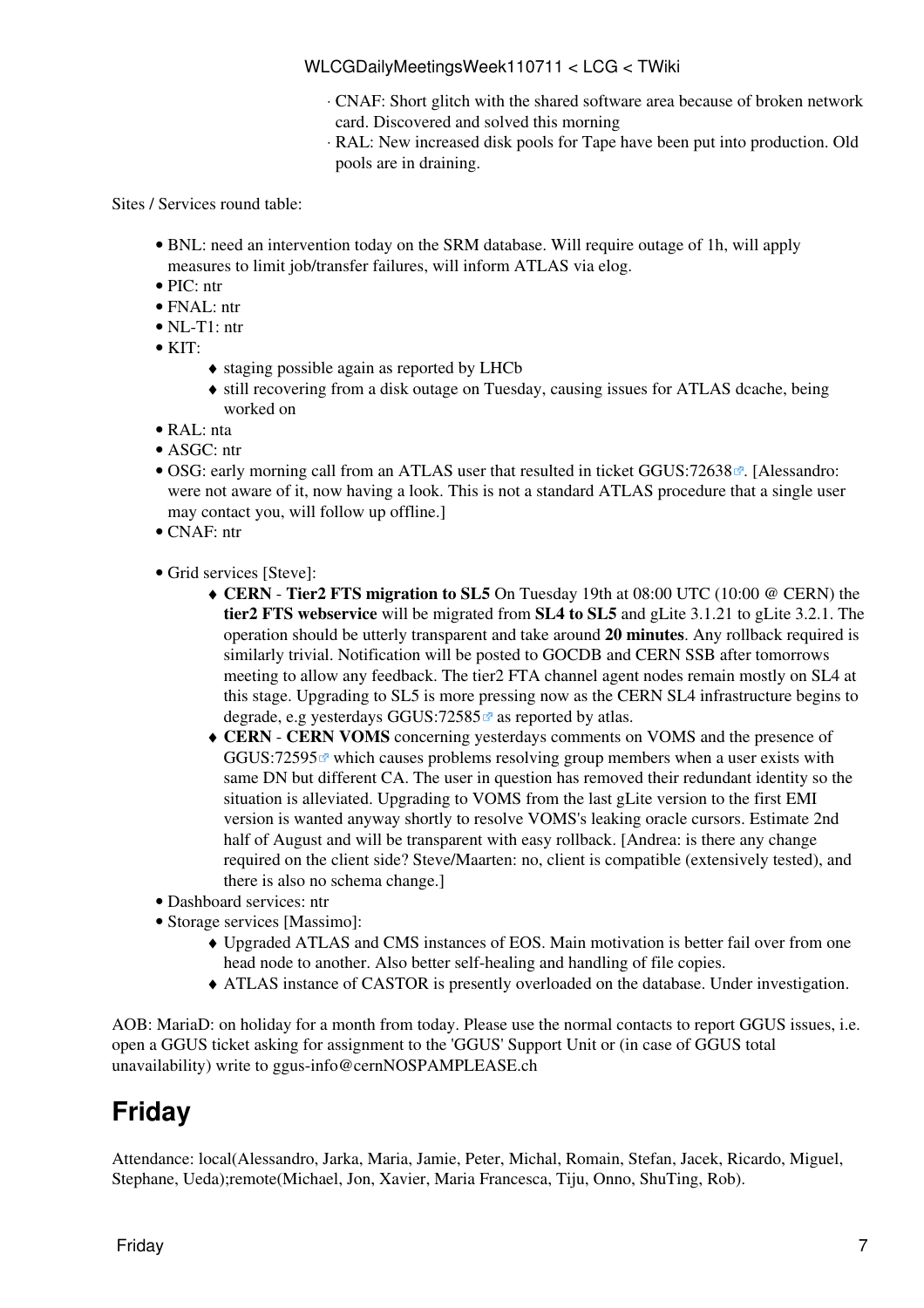Experiments round table:

- ATLAS [reports](https://twiki.cern.ch/twiki/bin/view/Atlas/ADCOperationsDailyReports)  Security issue at a Tier2 site. ATLAS is actively investigating together with CERN and WLCG security contacts. [ Romain - incident affecting 2 T2s in CA. Sites given pattern to check for. Incident not contained nor understood. All security teams still actively investigating. No evidence that hacker used or abused ATLAS grid. Ale - identified the users that accessed these sites. Pilot jobs with different roles. Should we always revoke cert? A: No, not in general. Will be stated explicitly. Romain - priority was that ATLAS stopped sending jobs there asap which was done. Jarka - this sites was in scheduled downtime since a while. 1
- CMS [reports](https://twiki.cern.ch/twiki/bin/view/CMS/FacOps_WLCGdailyreports) -
- LHC / CMS detector
	- ♦ CMS resuming normal collisions+Magnet-On data taking
- CERN / central services
	- 1 Dashboard monitoring issue : ♦
		- ◊ Second occurrence of RRC-KI (Kurchatov Institute) that is in official downtime, yet not appearing as such on the dashboard downtime monitoring, hence neither on the CMS Downtime GCal that now inherits from the former, see [Savannah:121625](https://savannah.cern.ch/support/?121625)
- T1 sites:
	- ♦ NTR
- T<sub>2</sub> sites:
	- Positive note : CMS T2 Readiness very stable since 1 month : 84% sites with readiness ♦ fraction  $> 80\%$ !
- AOB:
	- ♦ NTR

• ALICE [reports](http://alien2.cern.ch/index.php?option=com_content&view=article&id=75&Itemid=129) $\vec{r}$  -

#### LHCb [reports](https://twiki.cern.ch/twiki/bin/view/LHCb/ProductionOperationsWLCGdailyReports) - •

- ♦ Finishing up on stripping productions
- ♦ Validation of stripping productions for new data went fine. Express has picked up new data.
- $\blacklozenge$  T<sub>0</sub>
- ◊ Migration of LFC R/W instances yesterday to slc5 virtual machines went smooth
- $\triangleleft$  T<sub>1</sub>
- $\Diamond$  Gridka: Problems with staging of files for stripping production ([GGUS:72682](https://ggus.eu/ws/ticket_info.php?ticket=72682) $\degree$ )
- ◊ NL-T1: Problems with staging of files as of tonight [\(GGUS:72666](https://ggus.eu/ws/ticket_info.php?ticket=72666)₫). Jobs started again slowly to access files and running late morning.

Sites / Services round table:

- $\bullet$  BNL ntr
- $\bullet$  FNAL ntr
- PIC ntr
- NDGF ntr
- [RAL](https://twiki.cern.ch/twiki/bin/view/LCG/RAL)  yesterday 15:00 17:00 ATLAS castor instance down due to Oracle problem.
- $\bullet$  ASGC -
- NL-T1 SARA SRM issue: not only with staging of files but with all SRM transactions. At first we thought just bad performance due to load. Lots of timeouts but also some successful transactions. Didn't find cause but then around noon today restarted dCache on SRM node and then all was fine. Probably dCache just got stuck and a restart fixed that. Apart from GGUS ticket mentioned by LHCb another ticket on this issue:  $GGUS:72663$  . Unless we hear otherwise we will close. Announcement: between Aug 21 - 26 we have maintenance on MSS. In this week no tape access. Will submit to GOCDB soon.